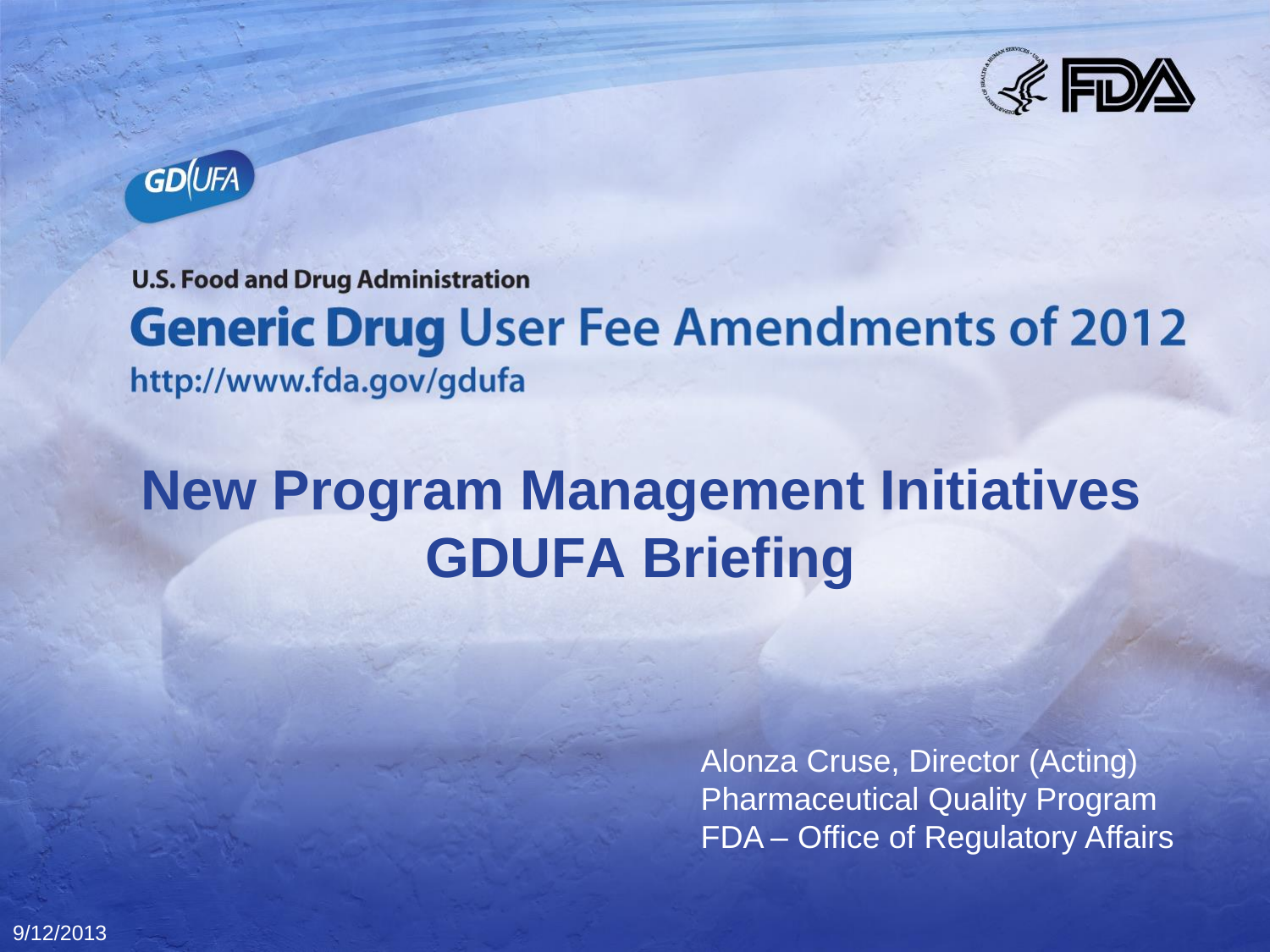#### **Key Achievements**

- GDUFA advances critical values
	- Timely access to generic drugs
	- Safe, high-quality generic drugs
	- Maintains affordability of generic drugs
	- Increases transparency
	- Addresses globalization
	- Advances regulatory science
	- Is expected to put FDA's generic drug program on a stable financial footing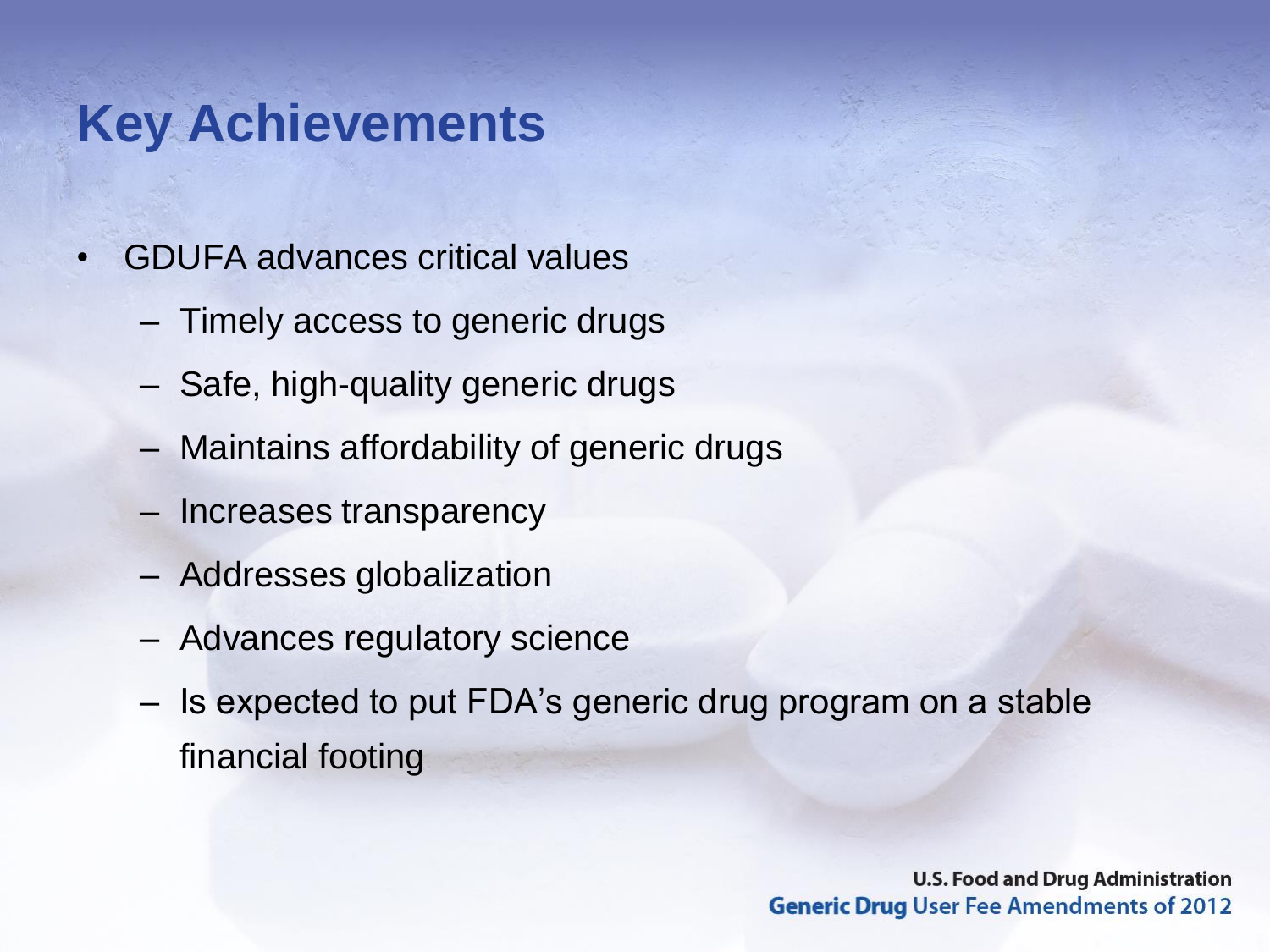### **Generics Success = Regulatory Challenge**

- \$1.07 trillion in savings (2002-2011) has resulted in continued success and growth
- Program funding has remained relatively flat
- Generics industry success has come to represent an unprecedented regulatory challenge in terms of
	- Size
	- Scope
	- **Geography**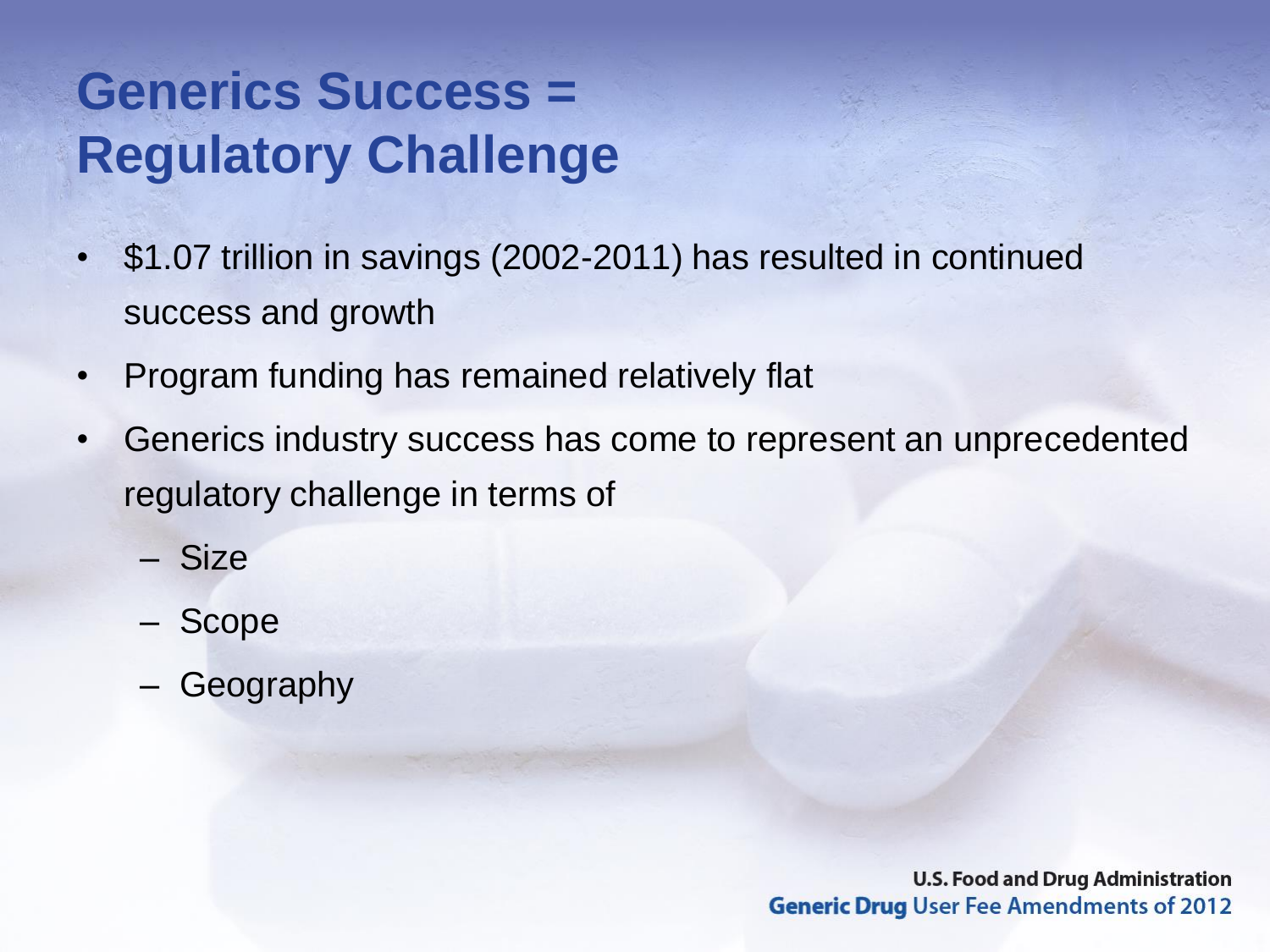#### **GDUFA Addresses Those Challenges**

- \$299 million per year
	- Ten-month review cycle for 90% in year 5
	- Effectively eliminate the backlog within 5 years
	- Risk-adjusted, biennial inspections
		- parity of foreign and domestic frequency in year 5
	- Efficiency enhancements, starting day one, are a critical component of GDUFA
- 4 types of fees: backlog; DMF; ANDA/PAS; Facility
	- 70% of program revenue from facilities; 30% from applications
	- 80% of program revenue from FDF; 20% from API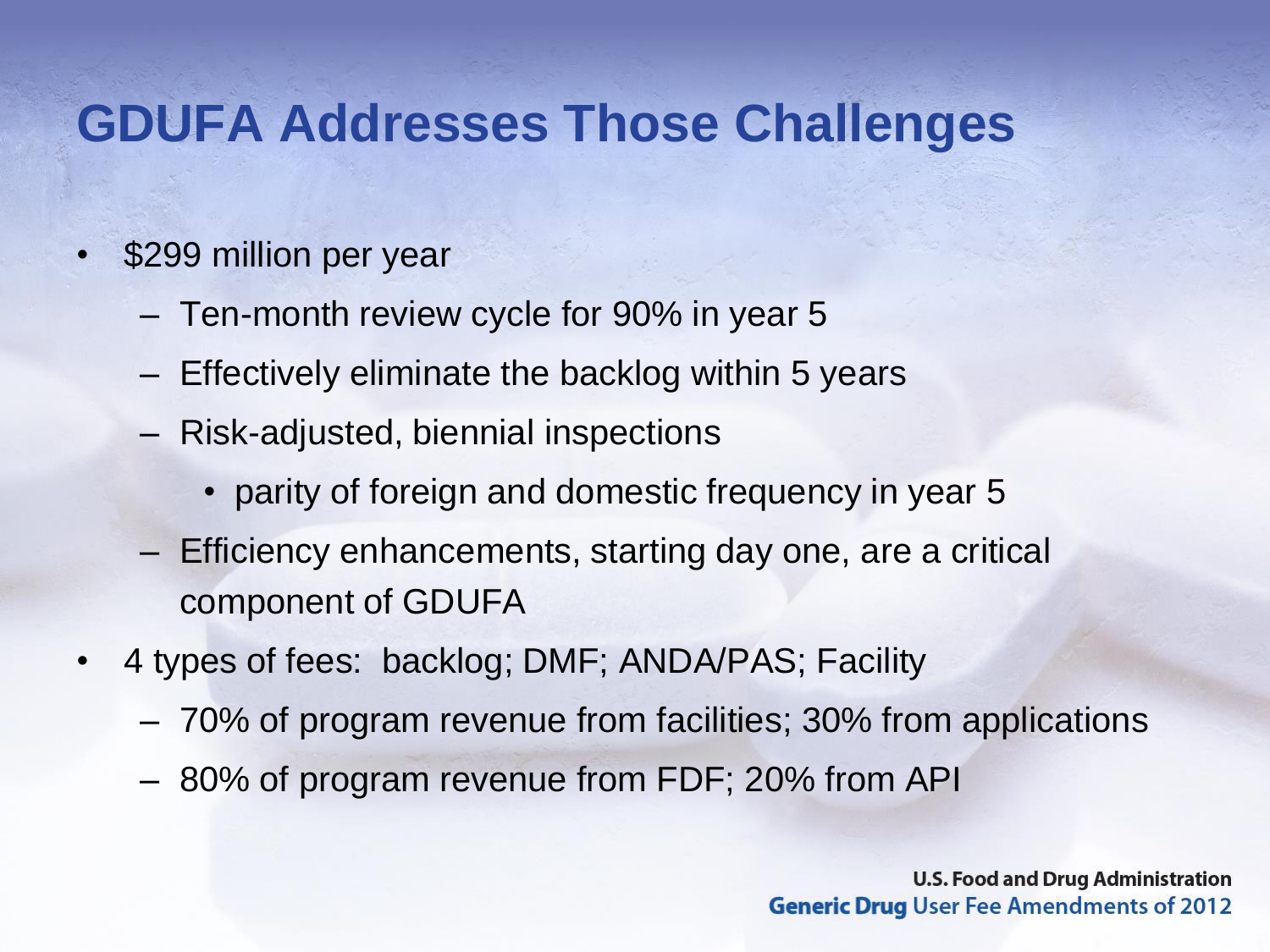#### **FDA Commitments: ANDAs**

- Abbreviated New Drug Applications (ANDAs)
	- Complete response letters
	- Division-level deficiency review
	- Prompt communication of easily correctable deficiencies
	- First cycle meetings
	- For years 1 and 2 of the program, expedite paragraph IV (Day 1 Submissions)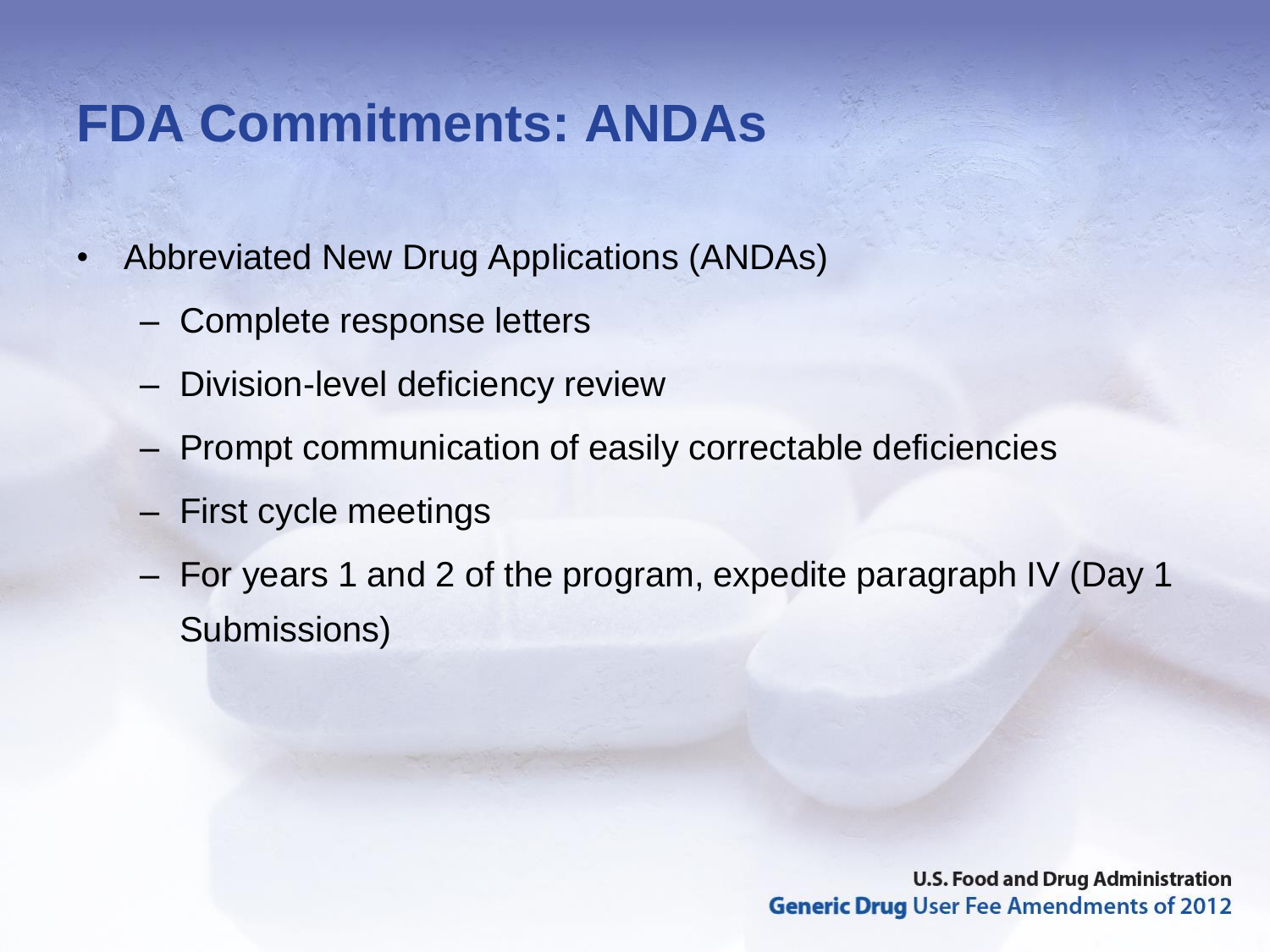#### **Selected FDA Commitments: DMFs and Inspections**

- Drug Master Files (DMFs)
	- Initial completeness assessment
	- 'Available for reference' list on the web
	- DMF completeness letter
- **Inspections** 
	- Release inspection classification and date
	- Third-party foreign regulator inspection program evaluation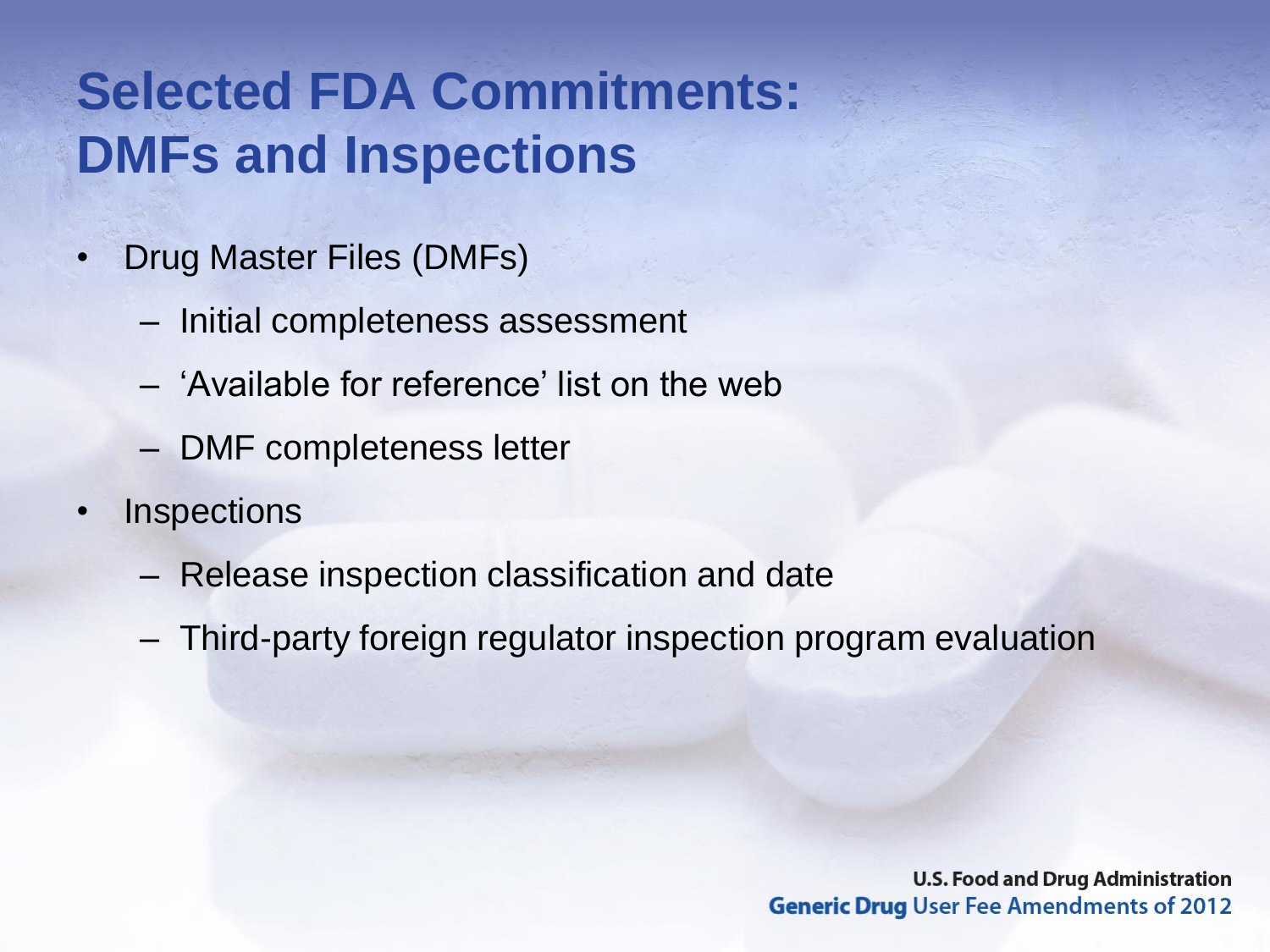#### **GDUFA Outline**

- Application fees
	- Applications in the backlog (year 1 only)
	- Drug master file fee (and availability for reference list)
	- ANDA and prior approval supplement (PAS) filing fee
- Facility fees
	- Involved in manufacture of generic drugs, whether active pharmaceutical ingredient (API) or finished dosage form (FDF); domestic or foreign
- Individual fees calculated/published upon implementation
- Fees not linked to types of services; rather overall goals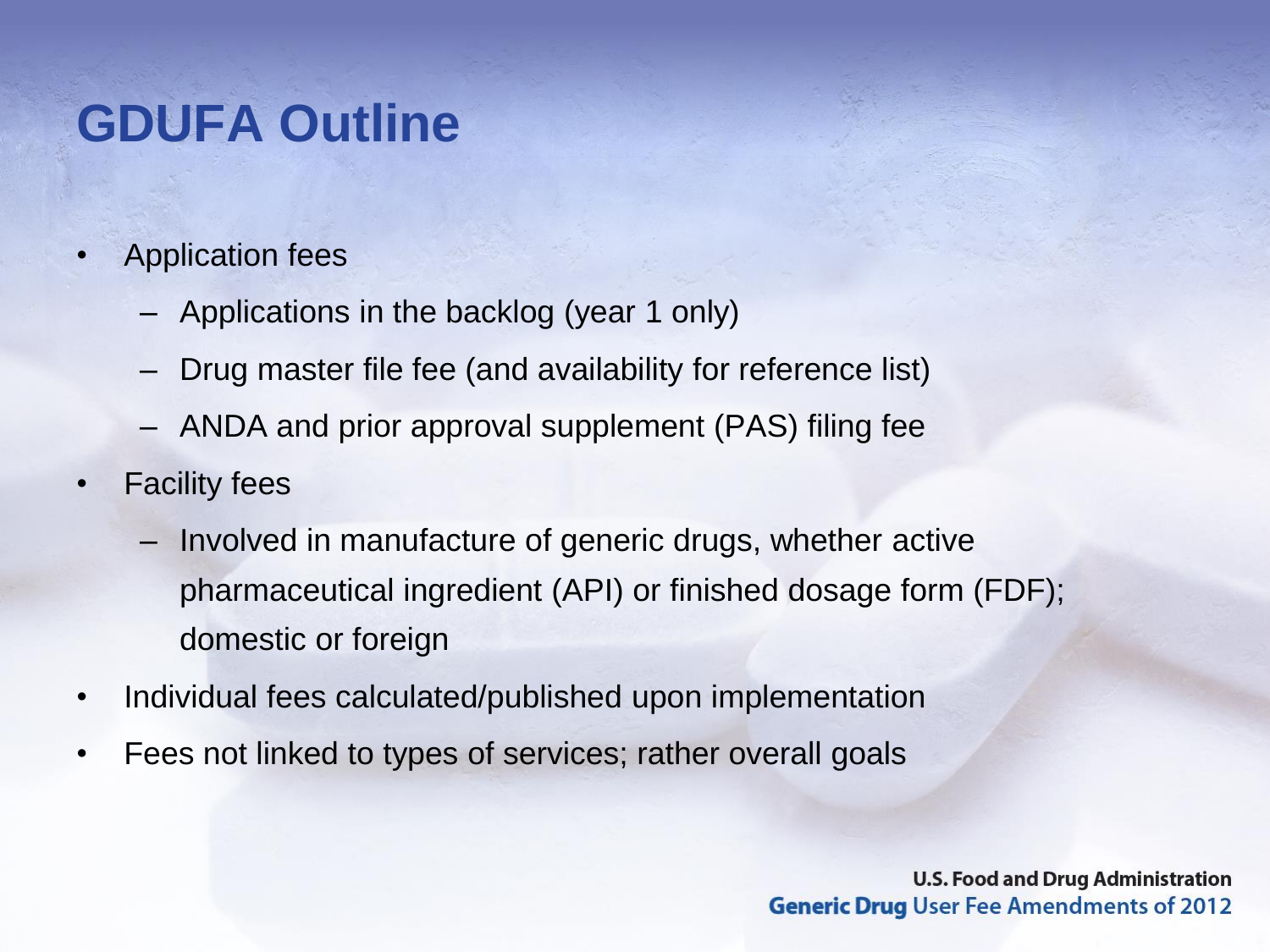#### **GDUFA Outline** *(continued)*

- Identification of facilities
- Effect of failure to pay fees
- **Other provisions** 
	- Appropriations and spending triggers
	- Streamlined hiring authority
	- Definitions
	- Exemption for positron emission tomography (PET) drugs
	- Reauthorization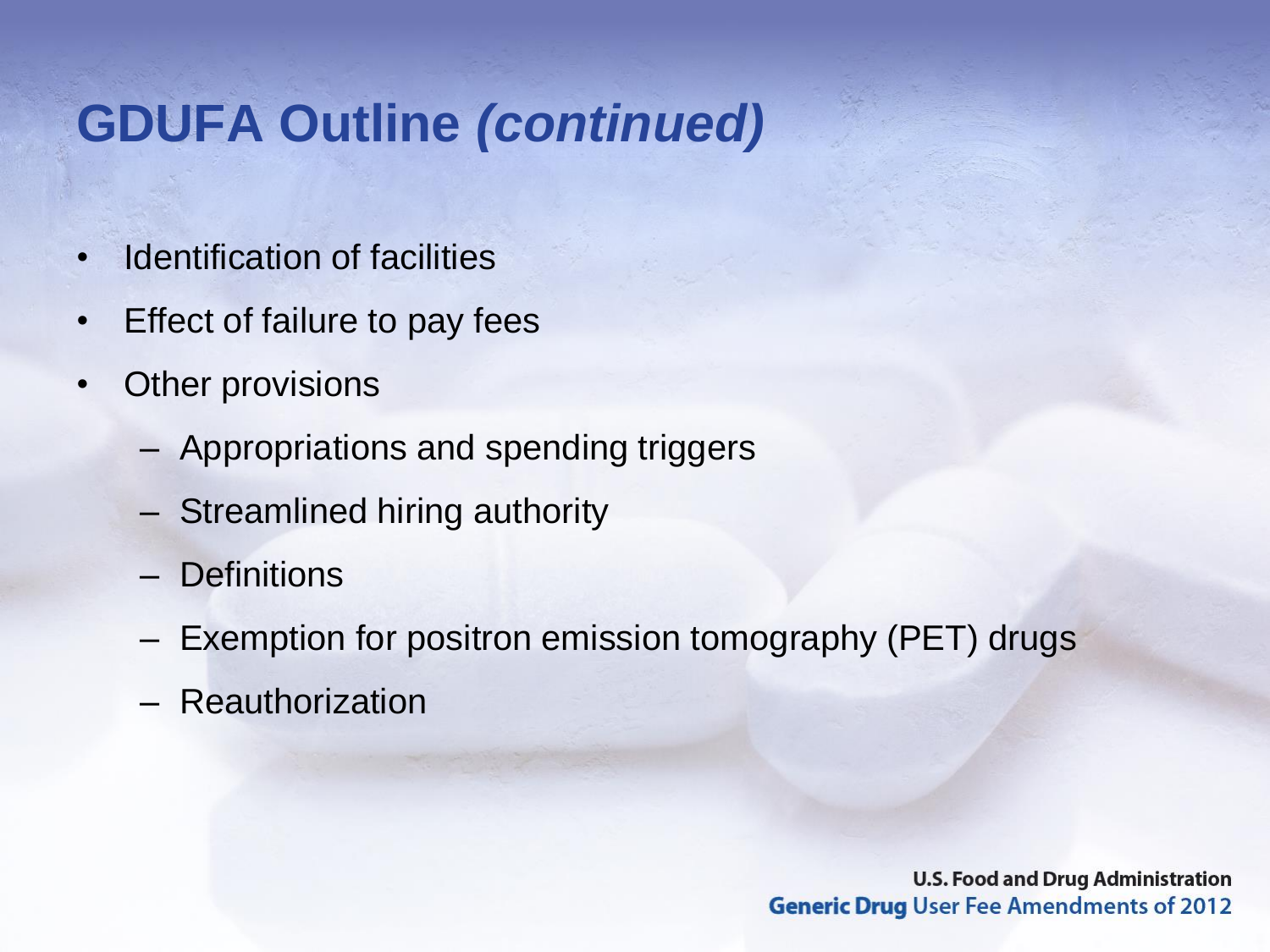#### **GDUFA: Important Dates and Deadlines**

#### • User Fees:

- Incurred beginning on October 1, 2012
- Payment amounts to be published:
	- Backlog Fee (by Oct. 31, 2012)
	- Applications Fees DMF, ANDA, PAS (by Oct. 31, 2012)
	- Facility Fees (by mid-Jan. 2013)
- Business entities must submit information online and generate an invoice. No bills will be sent.
- Facility Self-Identification:
	- Notice of Requirement published by Oct. 1, 2012
	- Once published, facilities have 60 days to self-identify
	- Self-ID is distinct from drug registration and listing requirement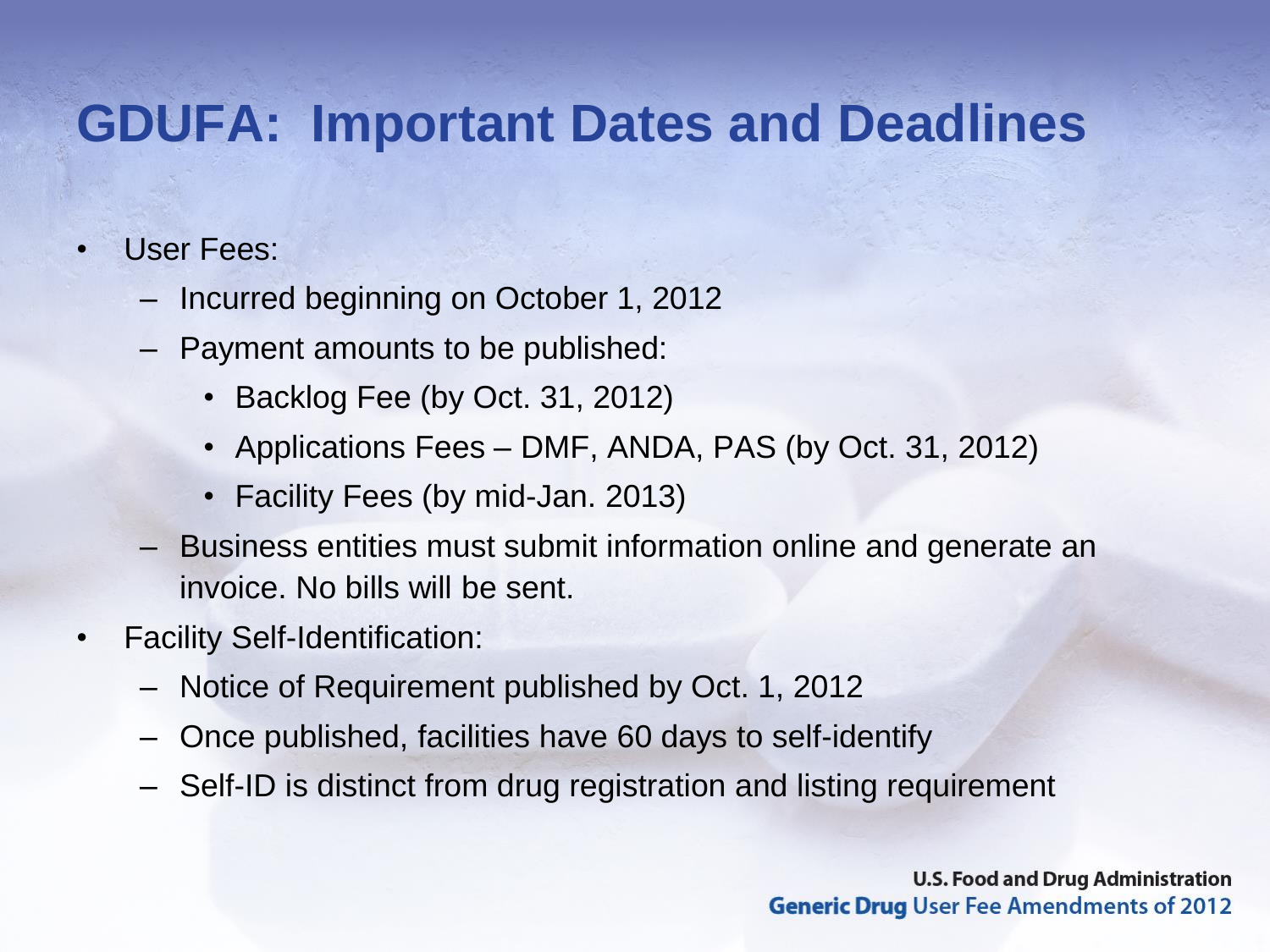#### **ORA & GDUFA - New Management Model**

- Centralized coordination for managing the overall generic drug program
- Staffing
	- 80 new Investigators
	- 8 Supervisors
	- 8 Compliance Officers
	- Program Support (Field & HQ)
	- Policy Analysts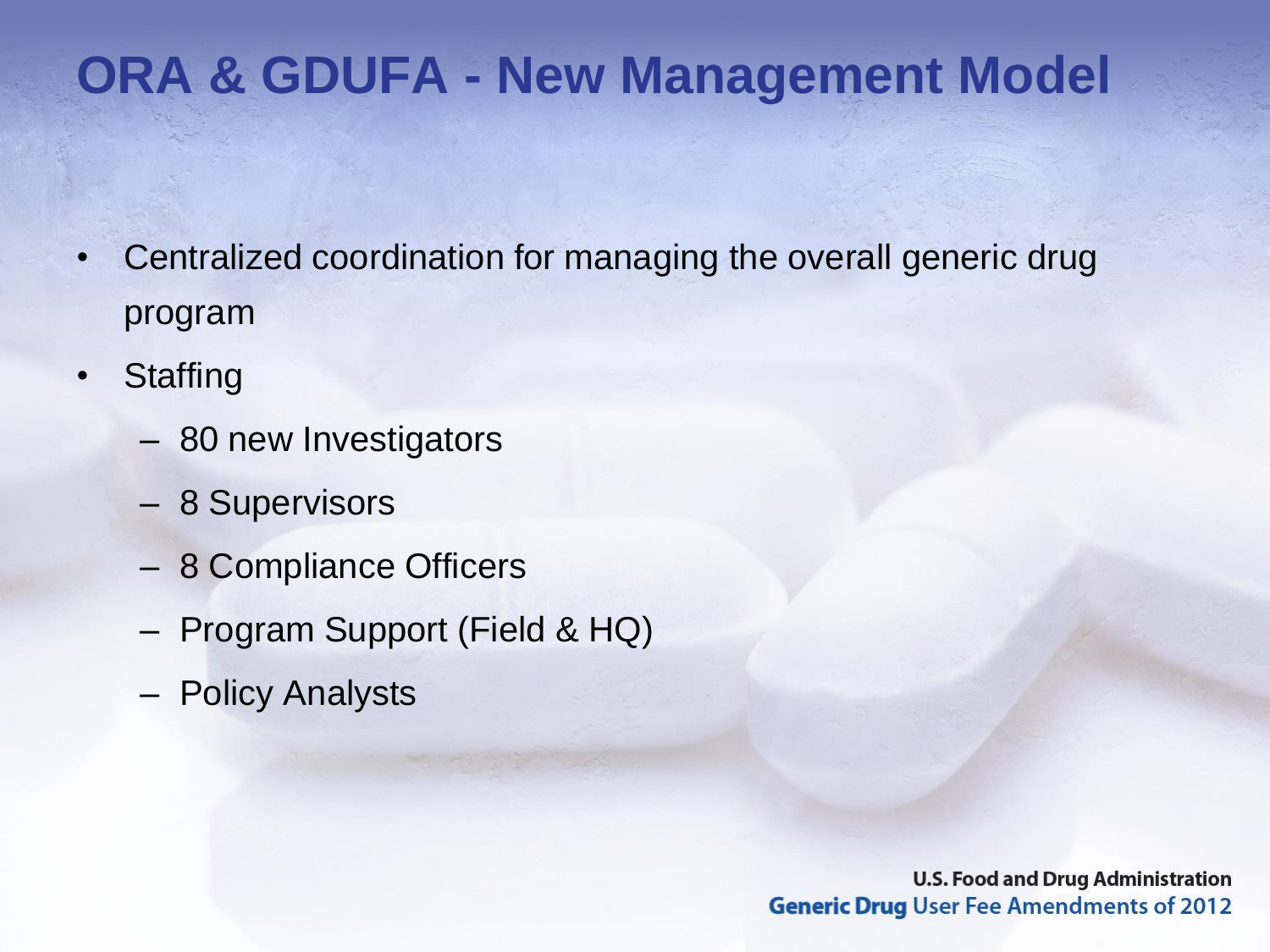## **GDUFA Activities (ORA)**

- Daily command center meeting
- Tracking all year 3 original (electronic) ANDA's and supplements
- **Developed strategy which begins to address depth & rigor**
- Application metrics ANDA's in the year 5 cohort, FDA will review & act on 90% (complete & electronic) within 10 months
- Backlog metrics FDA will review and act upon 90 of all ANDA, pending on Oct 1, 2012 by the end of FY 2017
- cCMP Inspection metrics FDA will conduct risk-adjusted biennial surveillance inspections of API & generic FDF manufacturers with the goal of achieving parity of inspection frequency between foreign & domestic in FY'17
- **Integrated Application Review**
- Regulatory Science FDA will continue and begin undertaking regulatory sciences initiatives
- **GDUFA II Negotiations**